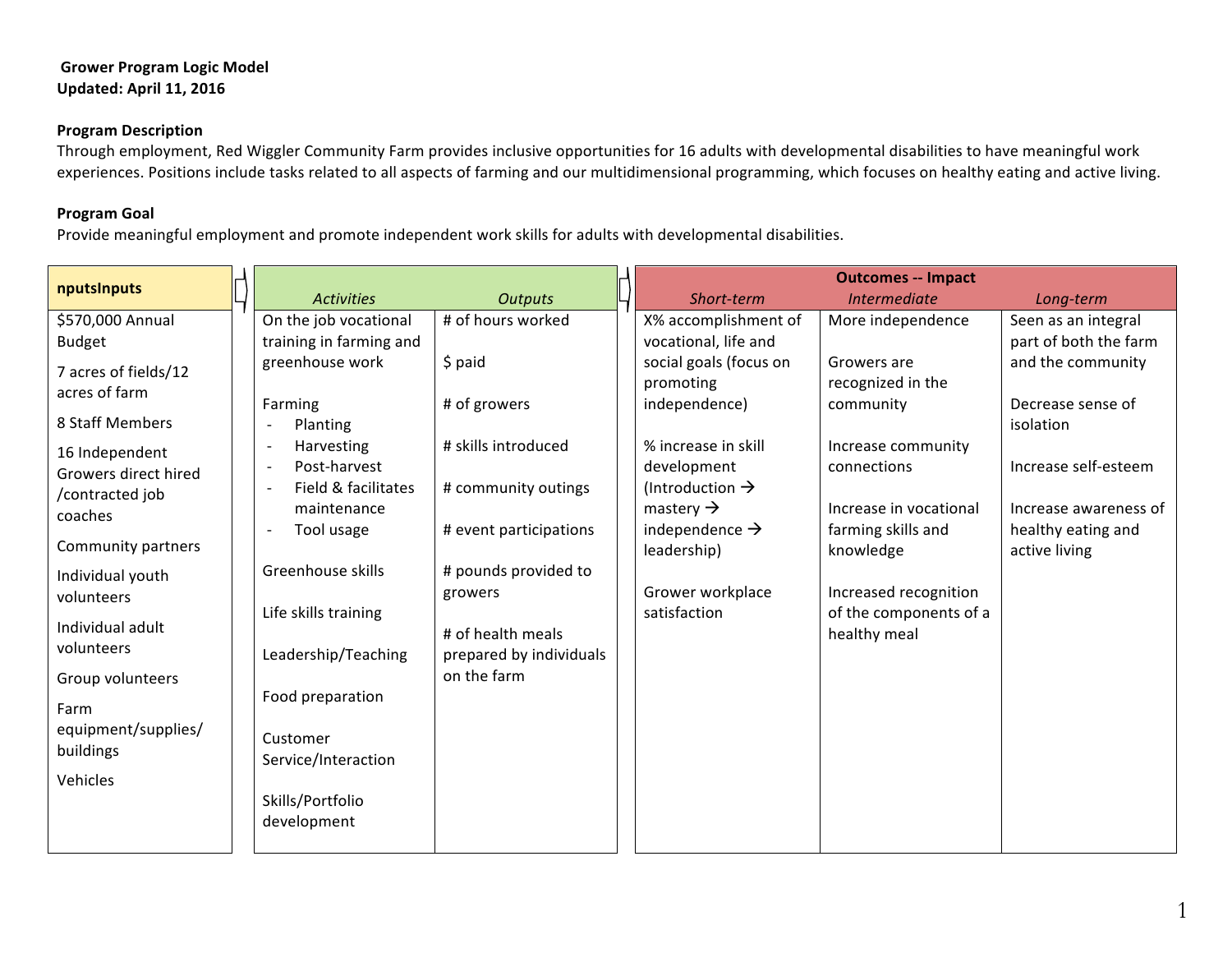#### **Community Supported Agriculture (CSA) Program Logic Model Updated: April 11, 2016**

#### **Program Description**

The public purchases CSA shares and comes to the farm weekly throughout the season to pick up their share of food. We also distribute food to low-income residents through a partnership with food distribution centers and through our partnership with three local social service agencies to over 300 residents living in approximately 100 group homes. Vegetables are distributed both as individual shares to households and in bulk deliveries to agencies for distribution.

## **Program Goal**

Provide organic vegetables to the general public, while keeping a minimum of 30% of the yield to be distributed to low-income households.

| <b>Inputs</b>                                                                                                                                                                                                  |                                                                                                                                                                                                                                              |                                                                                                                                                                                                                                             |                                                                                                                                                                                                                                    |                                                                                                                                                                                                                                                                           |                                                                                                                                                                                                        |
|----------------------------------------------------------------------------------------------------------------------------------------------------------------------------------------------------------------|----------------------------------------------------------------------------------------------------------------------------------------------------------------------------------------------------------------------------------------------|---------------------------------------------------------------------------------------------------------------------------------------------------------------------------------------------------------------------------------------------|------------------------------------------------------------------------------------------------------------------------------------------------------------------------------------------------------------------------------------|---------------------------------------------------------------------------------------------------------------------------------------------------------------------------------------------------------------------------------------------------------------------------|--------------------------------------------------------------------------------------------------------------------------------------------------------------------------------------------------------|
| \$570,000 Annual Budget<br>7 acres of fields/12 acres<br>of farm<br>8 Staff Members<br>16 Independent Growers<br>direct hired / contracted<br>job coaches<br>Community partners<br>CSA members &<br>volunteers | <b>Activities</b><br>Organic farming methods<br>Sustainable farming<br>practices<br>Maintenance of<br>farmscaped areas<br>Cover-cropping<br>$\overline{\phantom{a}}$<br>Pest management<br>Maintaining birds<br>Food distribution & delivery | <b>Outputs</b><br># of varieties of herbs,<br>vegetables, and flowers<br># of pounds harvested<br>Distribution dollar value<br>(CSA gourmet; Farm to<br>group home; Farm to<br>food bank)<br># of educational and<br>community events (CSA) | Short-term<br>Increase soil fertility<br><b>CSA Gourmet &amp; Group</b><br><b>Home Customer</b><br>Satisfaction<br>30% of yield will be<br>distributed to low-<br>income households<br>(Farm to Group Home &<br>Farm to Food Bank) | <b>Outcomes -- Impact</b><br>Intermediate<br>Increase public<br>knowledge of local food<br>source and organic<br>growing methods<br>More beneficial insects<br>Increase in Blue Birds<br>Increase participation<br>from CSA members at the<br>farm (interaction will lead | Long-term<br>Increase biodiversity<br>Increase in sustainable<br>farming practices &<br>awareness<br>Increase therapeutic<br>impact of farming and<br>farm engagement<br>Increase local food<br>access |
| Individual youth<br>volunteers<br>Individual adult volunteers<br>Group volunteers<br>Farm equipment/supplies/<br>buildings<br>Vehicles                                                                         | Community building<br>Events<br>Communications<br><b>Educational awareness</b><br>Healthy eating<br>Sustainable farming<br>CSA gourmet/grower<br>interaction<br>Therapeutic/pick your own                                                    | # of CSA newsletters<br># of low income<br>households & individuals<br>served<br># of Gourmet shares<br>(and individuals served)<br><b>USDA Organic</b><br>Certification<br># people who utilize pick<br>your own                           | Increased interactions<br>between ADD & ATD<br>% increase involvement<br>in pick your own<br>% increased healthy<br>eating.                                                                                                        | to volunteerism)<br>Increase public<br>knowledge of native flora<br>and fauna<br>Increase in farms<br>environmental<br>stewardship<br>Increased awareness of<br>healthy eating                                                                                            | Change in perspectives<br>around locally grown<br>food<br>Increase in farm support<br>Increase in community<br>support of adults with<br>developmental<br>disabilities                                 |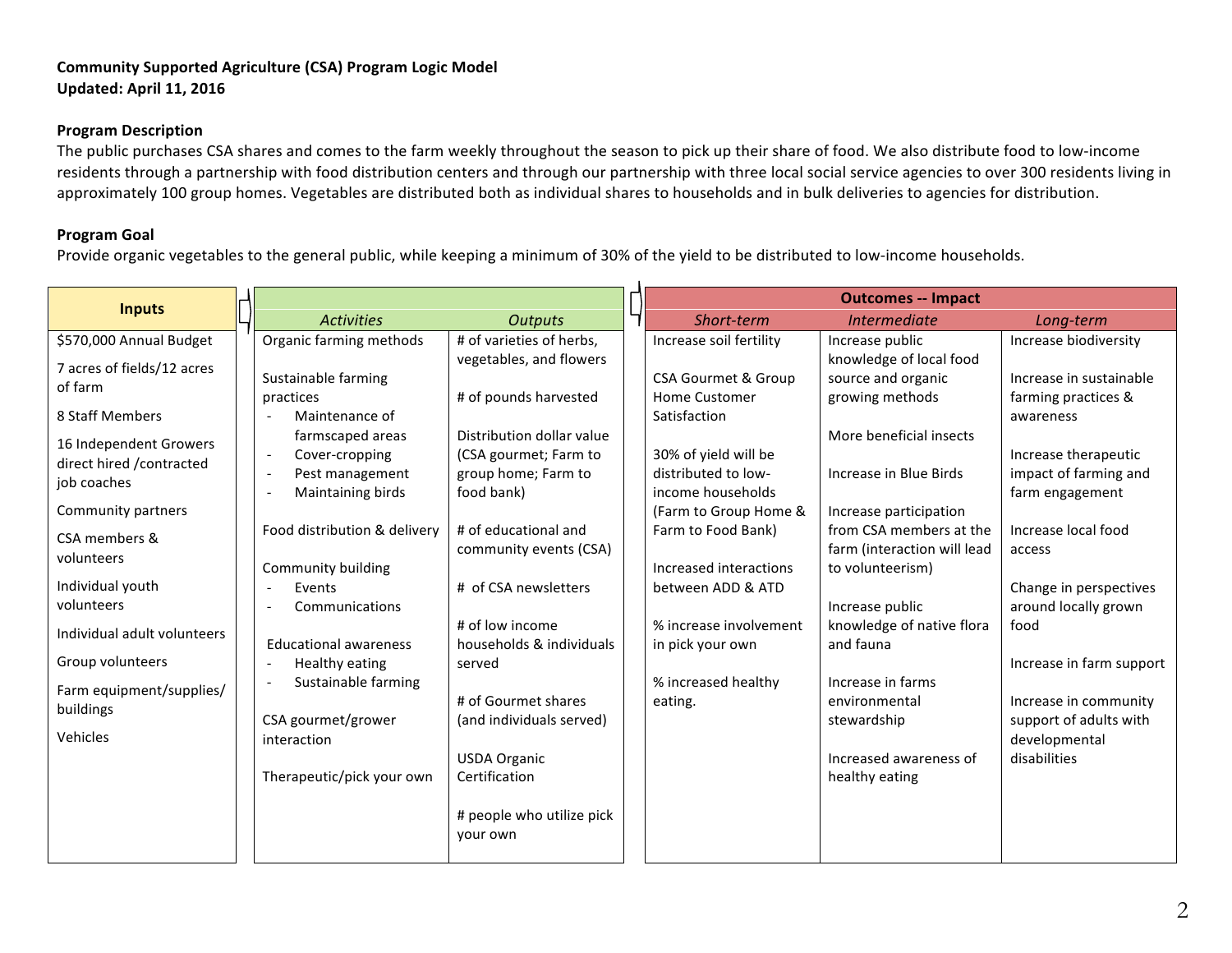#### **Service Learning Program Logic Model Updated: April 11, 2016**

#### **Program Description**

Provide meaningful volunteer engagement opportunities, as well as educational opportunities to youth and adults, with and without disabilities, that support the farm, while engaging volunteers and visitors in service learning opportunities. Red Wiggler is a Montgomery County Public School Student Service Learning (SSL) approved site.

# **Program Goal**

Provide inclusive opportunities for both youth and adults with and without disabilities that promotes public knowledge of environmental stewardship, sustainable farming, and healthy eating, and active living.

| <b>Inputs</b>               |  |                                                   |                          | <b>Outcomes -- Impact</b>                         |                            |                                      |
|-----------------------------|--|---------------------------------------------------|--------------------------|---------------------------------------------------|----------------------------|--------------------------------------|
|                             |  | <b>Activities</b>                                 | <b>Outputs</b>           | Short-term                                        | Intermediate               | Long-term                            |
| \$570,000 Annual Budget     |  | Service Learning farm                             | # of volunteer hours     | <b>Volunteer Satisfaction</b>                     | Increase comfort           | Increase therapeutic                 |
| 7 acres of fields/12 acres  |  | tasks using organic                               | served                   |                                                   | interacting with           | impact of farming and                |
| of farm                     |  | growing methods                                   |                          | % increase awareness                              | individuals with           | farm engagement                      |
|                             |  |                                                   | # of volunteers          | about nutrition                                   | developmental              |                                      |
| 8 Staff Members             |  | Interaction & learning                            | Youth (with &            |                                                   | disabilities               | Increase in job seeking              |
| 16 Independent Growers      |  | with individuals with<br>development disabilities | without<br>disabilities) | % increase awareness<br>about sustainable farming | Increase public            | looking for employment<br>in farming |
| direct hired / contracted   |  |                                                   | Adults (with &           |                                                   | knowledge of local food    |                                      |
| job coaches                 |  |                                                   | without                  | % increase engagement                             | source and organic         | Increase community                   |
| Community partners          |  |                                                   | disabilities)            | with farming tasks & skills                       | growing methods            | impact (exponentially                |
| CSA members &               |  |                                                   |                          |                                                   |                            | through those who                    |
| volunteers                  |  |                                                   |                          | % of participants who                             | Increase public            | engage in the farm)                  |
|                             |  |                                                   |                          | interact with a grower                            | knowledge of native flora  |                                      |
| Individual youth            |  |                                                   |                          |                                                   | and fauna                  | Active support of                    |
| volunteers                  |  |                                                   |                          |                                                   | Increase interest in local | inclusive work                       |
| Individual adult volunteers |  |                                                   |                          |                                                   | food sources               | environments                         |
| Group volunteers            |  |                                                   |                          |                                                   |                            |                                      |
|                             |  |                                                   |                          |                                                   | Increase knowledge of      |                                      |
| Farm equipment/supplies/    |  |                                                   |                          |                                                   | farming best practices     |                                      |
| buildings                   |  |                                                   |                          |                                                   |                            |                                      |
| Vehicles                    |  |                                                   |                          |                                                   |                            |                                      |